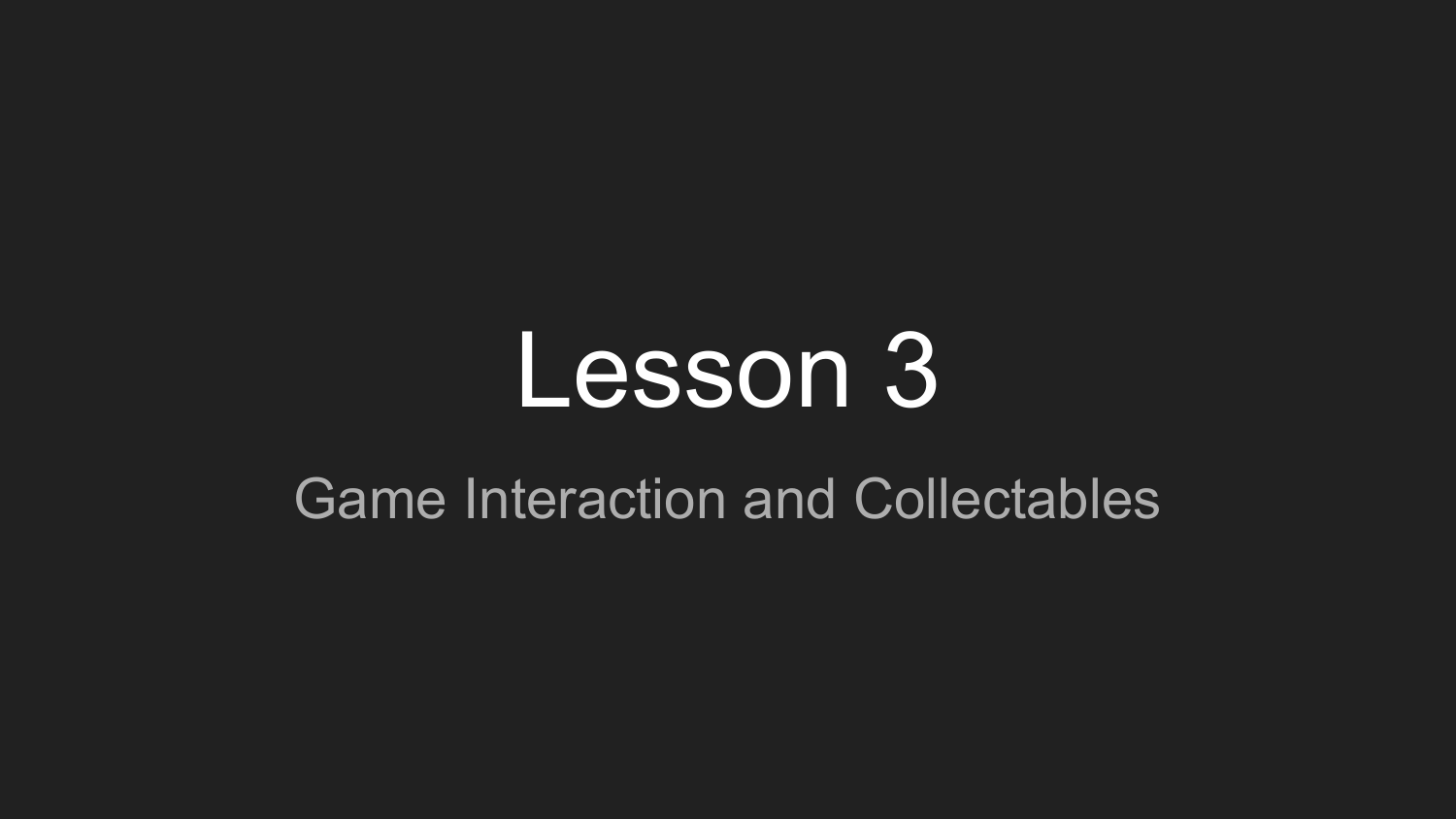### Collectathon Games



<sup>2003</sup>







<sup>2017</sup>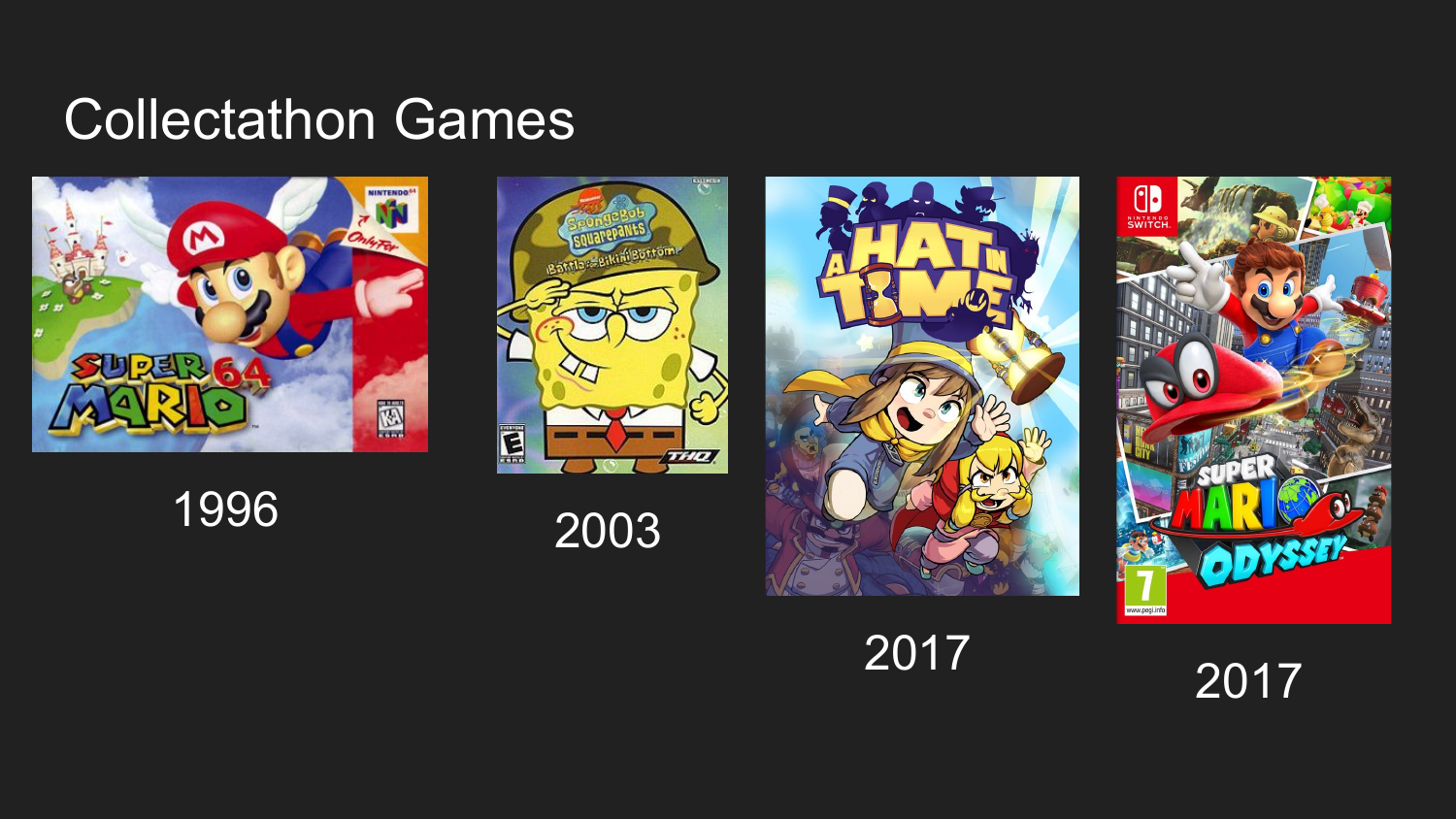## Today's Topics

- 1. Use colliders to detect when we collect a collectable.
- 2. Use a game manager singleton to track progress.
- 3. Unlock door after collection number is reached.
- 4. Scene switching and data persistence.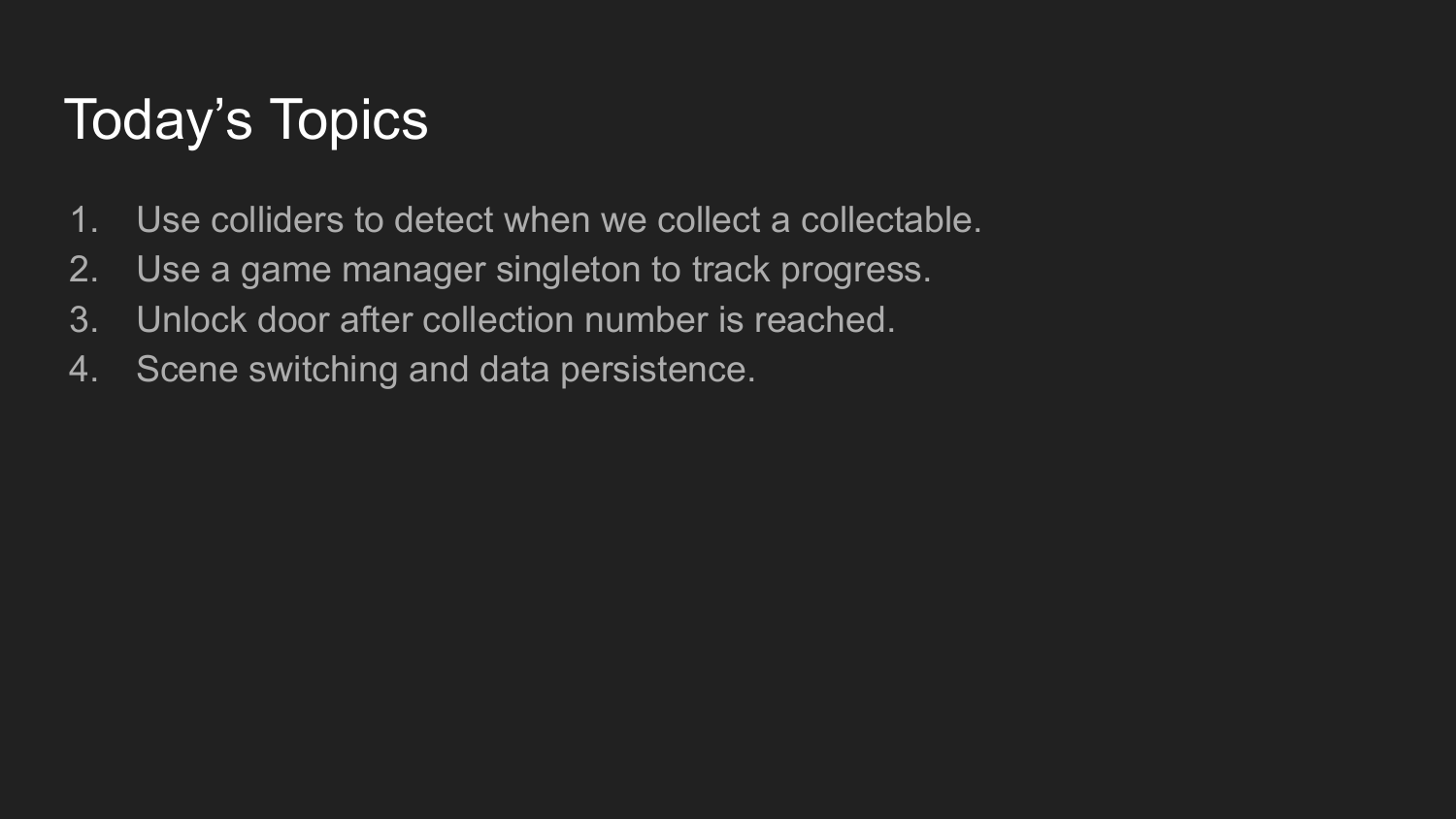# 1. Detecting Collection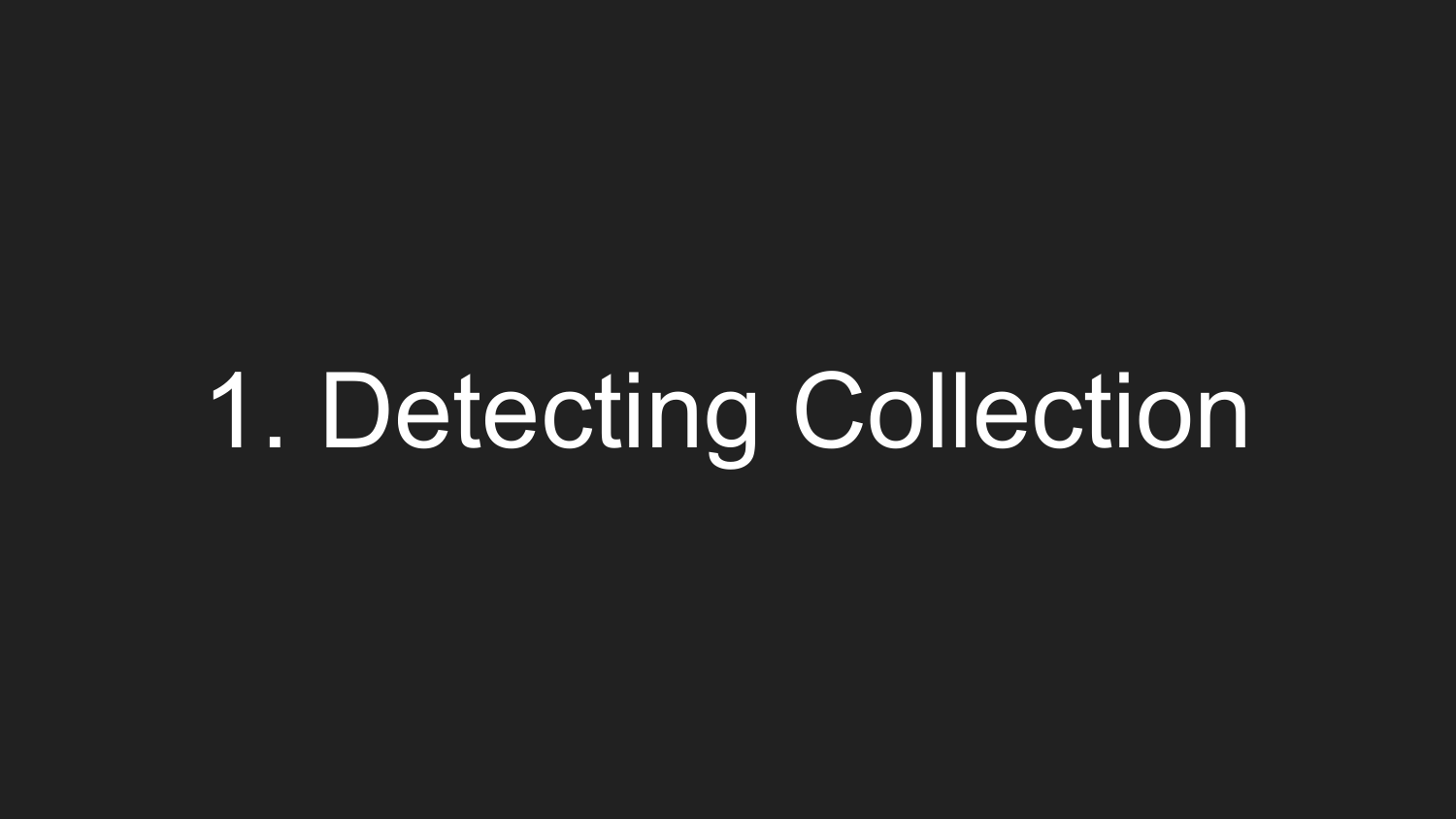| Capsule Collider | Edit Collider                     |  |  |
|------------------|-----------------------------------|--|--|
| Is Trigger       |                                   |  |  |
| Material         | None (Physic Material)            |  |  |
| Center           | X 5.960464e Y 0<br>$Z - 8.940697$ |  |  |
| Radius           | 0.87                              |  |  |
| Height           | $\overline{2}$                    |  |  |
| <b>Direction</b> | <b>Y-Axis</b>                     |  |  |

Not a Trigger:

- Does interact with physics
- Uses OnCollision
- Usually tight to the model

Trigger:

- Does not interact with physics
- Uses OnTrigger
- Usually bigger than the model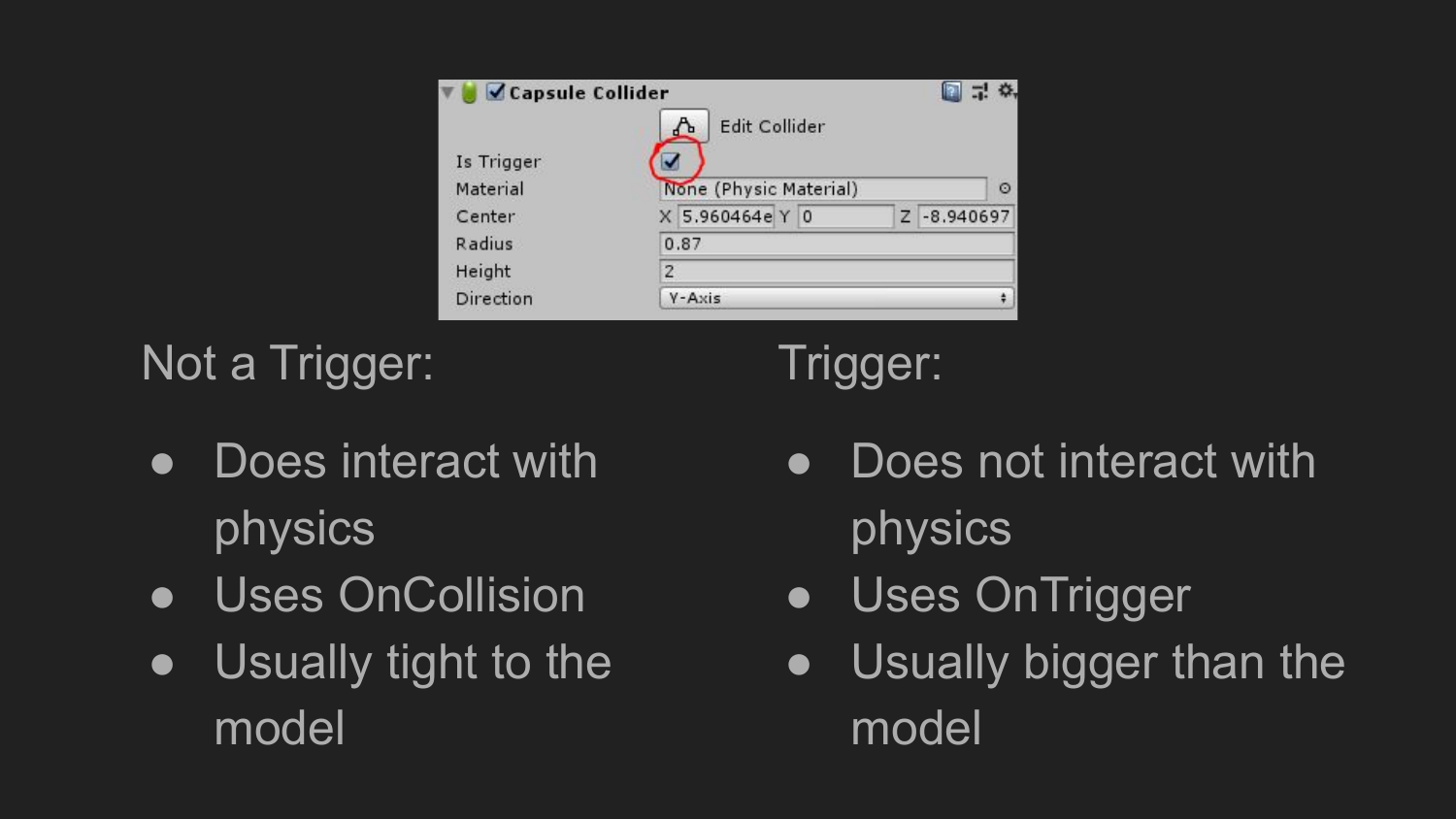private void OnTriggerEnter(Collider other) { Debug.Log("Collected!"); Destroy(this.gameObject); // Using "this.gameObject" and not just "this" is important! }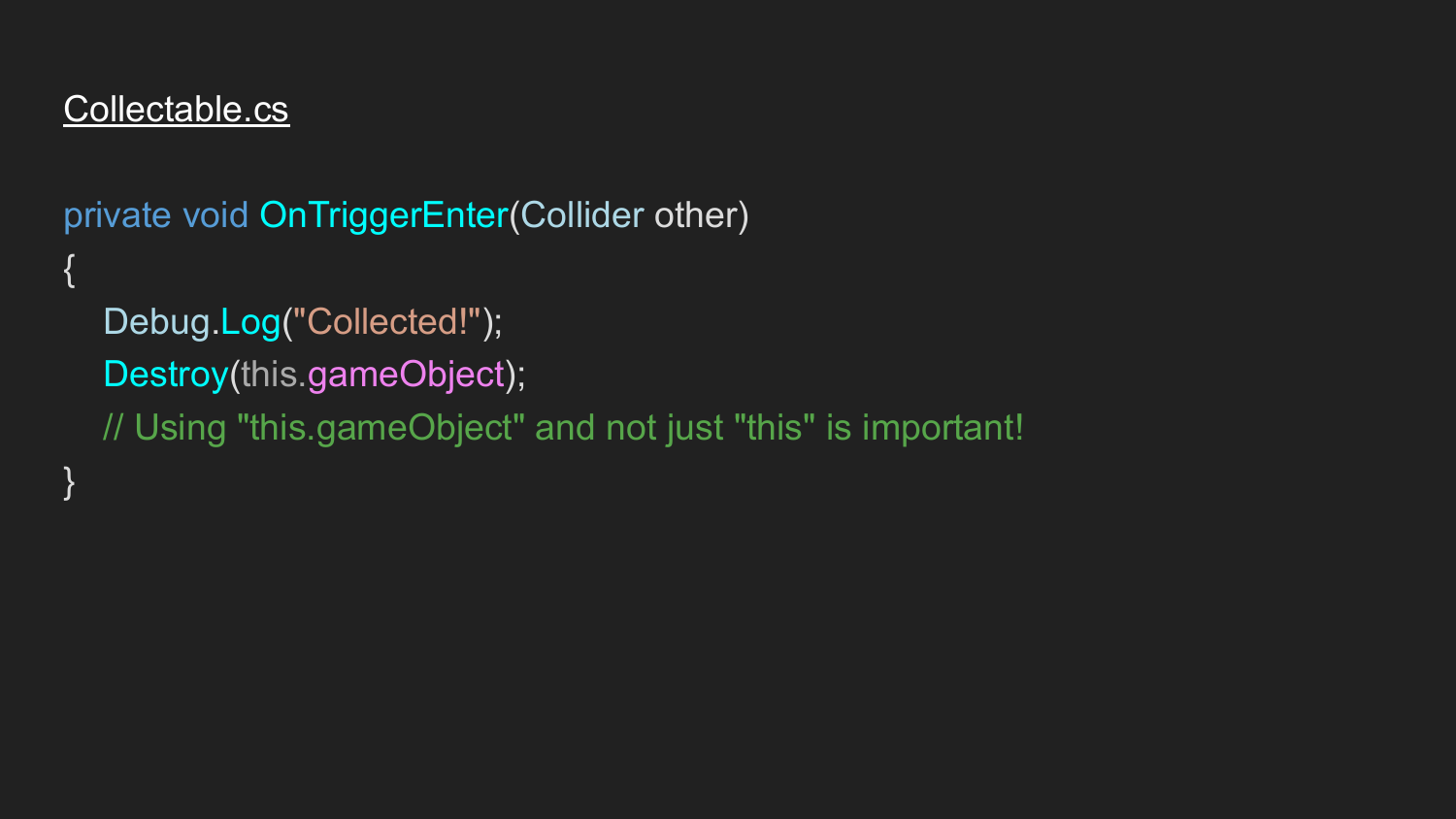# 2. Game Manager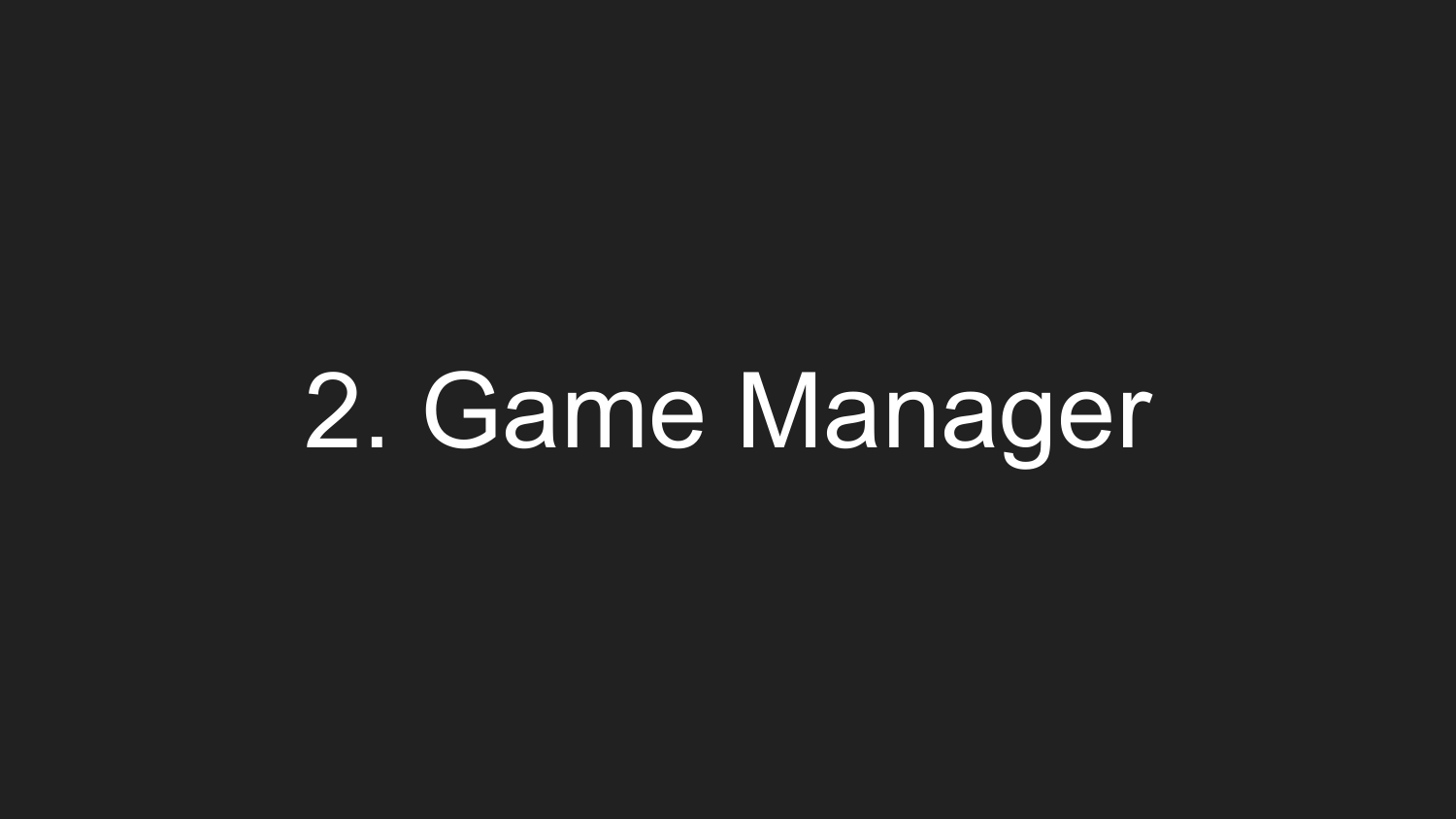## The Singleton Pattern.

#### GameController.cs

```
private static GameController _instance;
```

```
void Awake()
{
  _instance = this;
```
}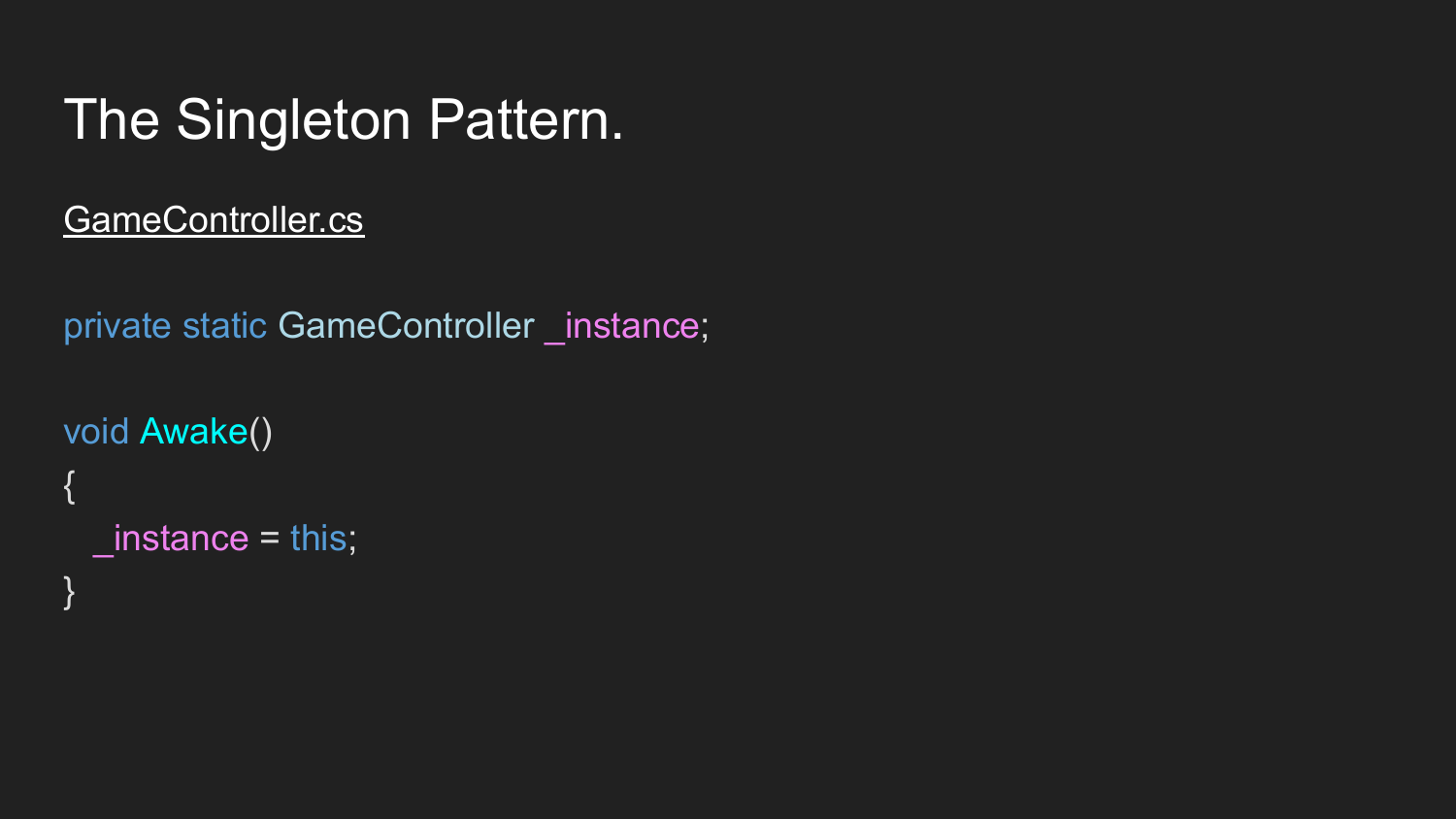```
private static int coins = 0;
```

```
public static void CollectCoin()
\{coins = coins + 1; Debug.Log("Collected coin!");
}
```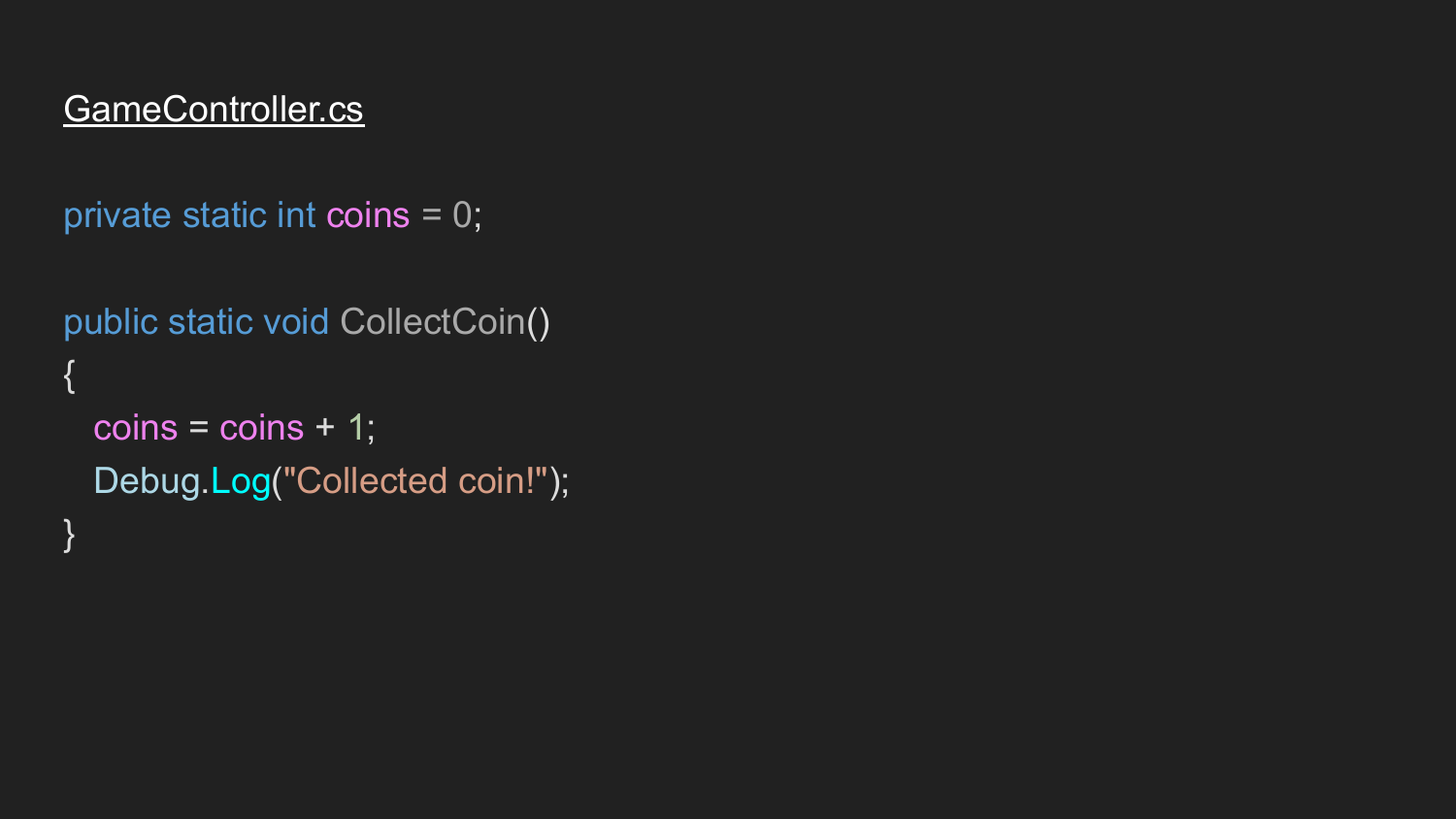public GameObject player;

```
public static GameObject GetPlayer()
{
  return _instance.player;
}<br>}
```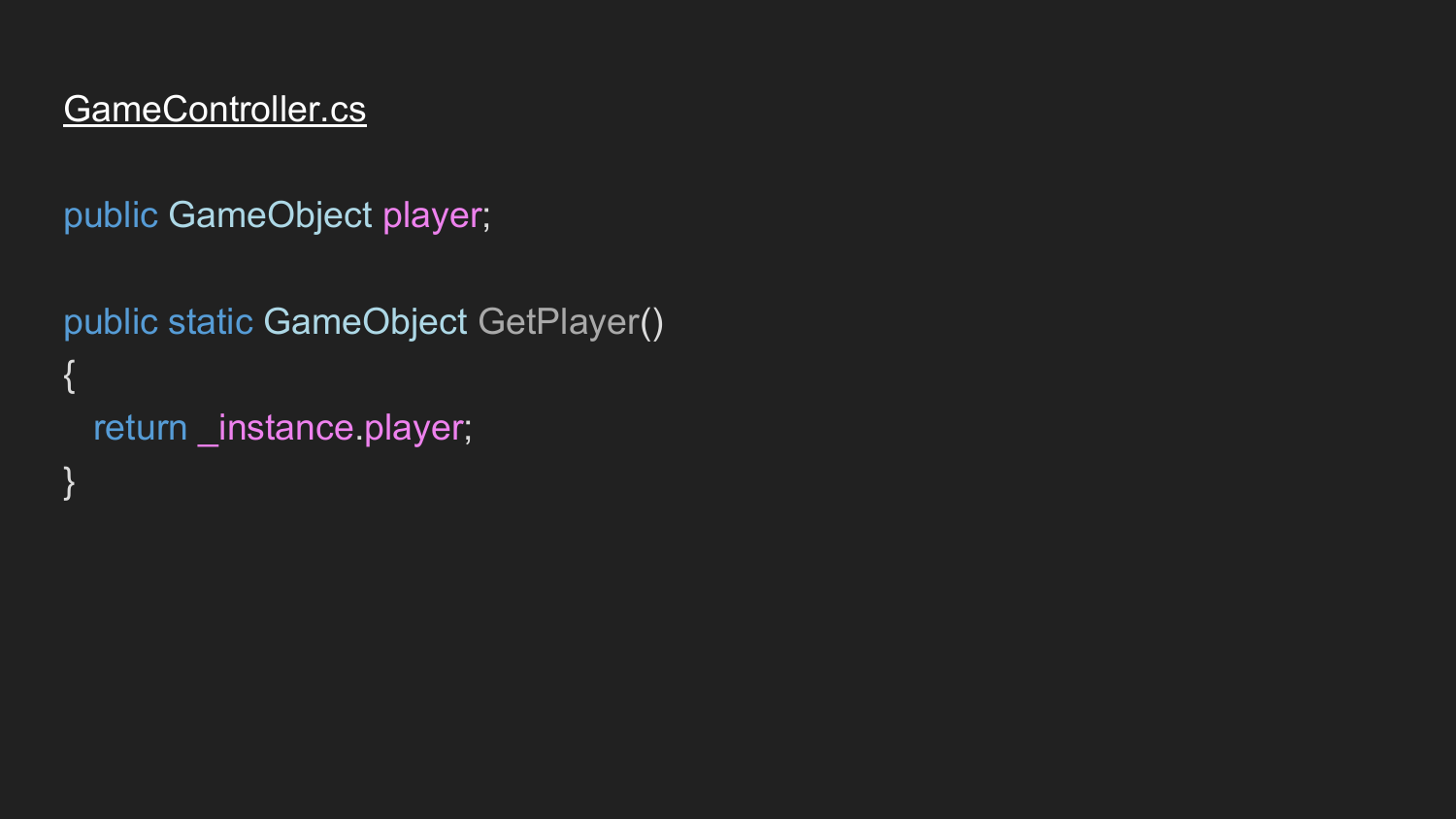### Back in Collectable.cs

#### Collectable.cs

}

```
private void OnTriggerEnter(Collider other)
{
  if (other.gameObject == GameController.GetPlayer())
   {
     GameController.CollectCoin();
     Destroy(this.gameObject);
 }
```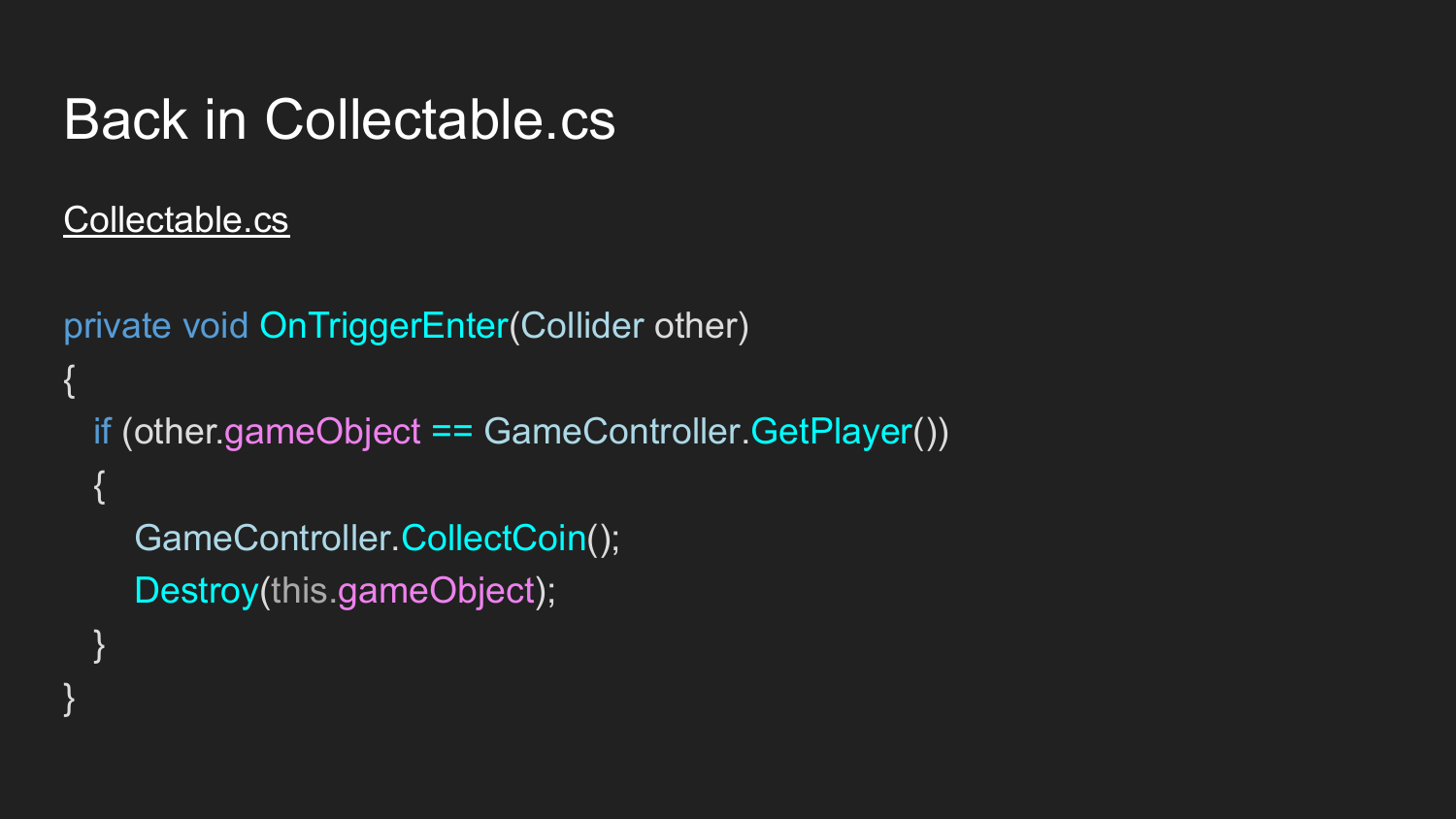## 3. Conditional Doors

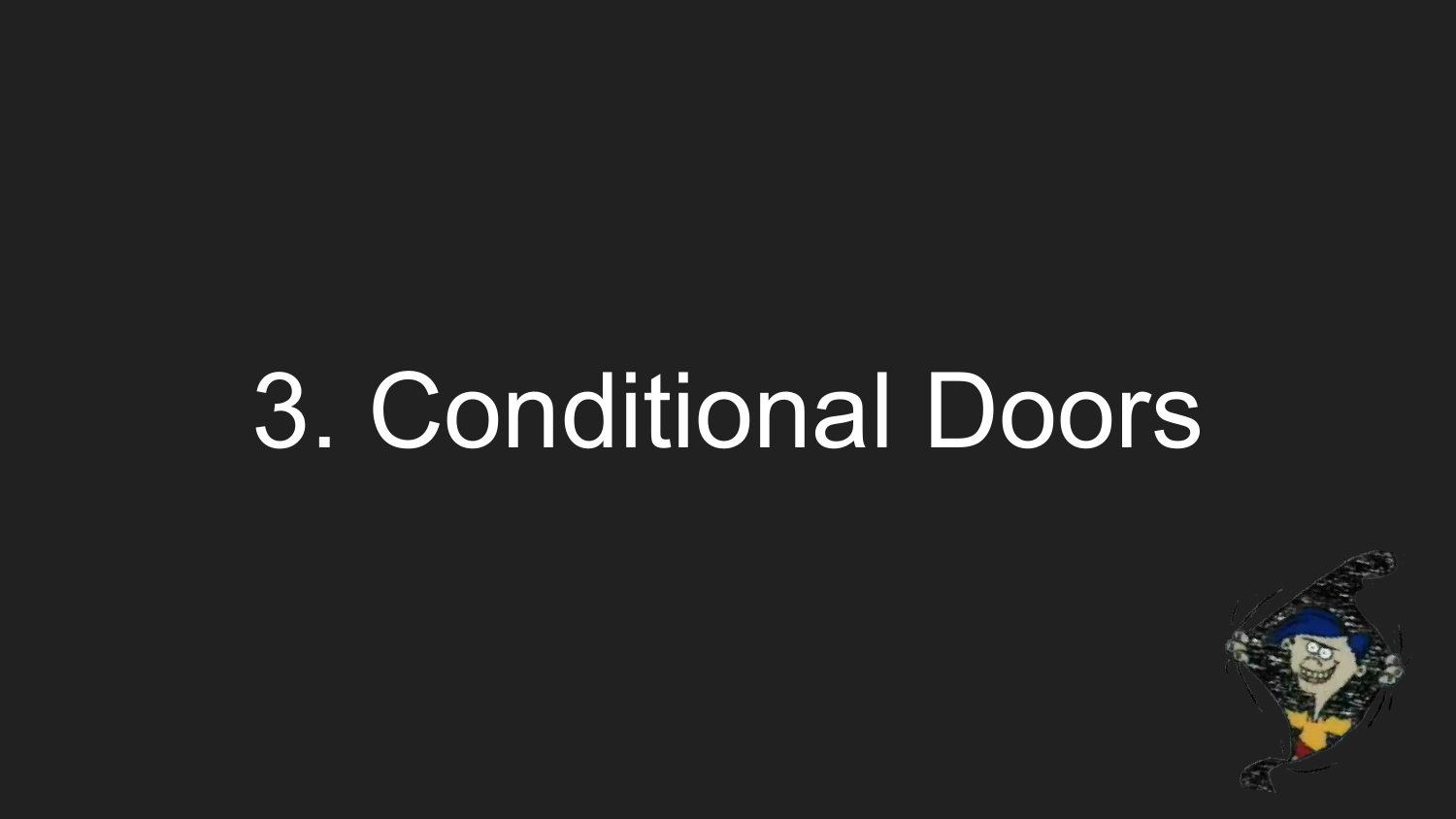## public static int GetCoins() { return coins; }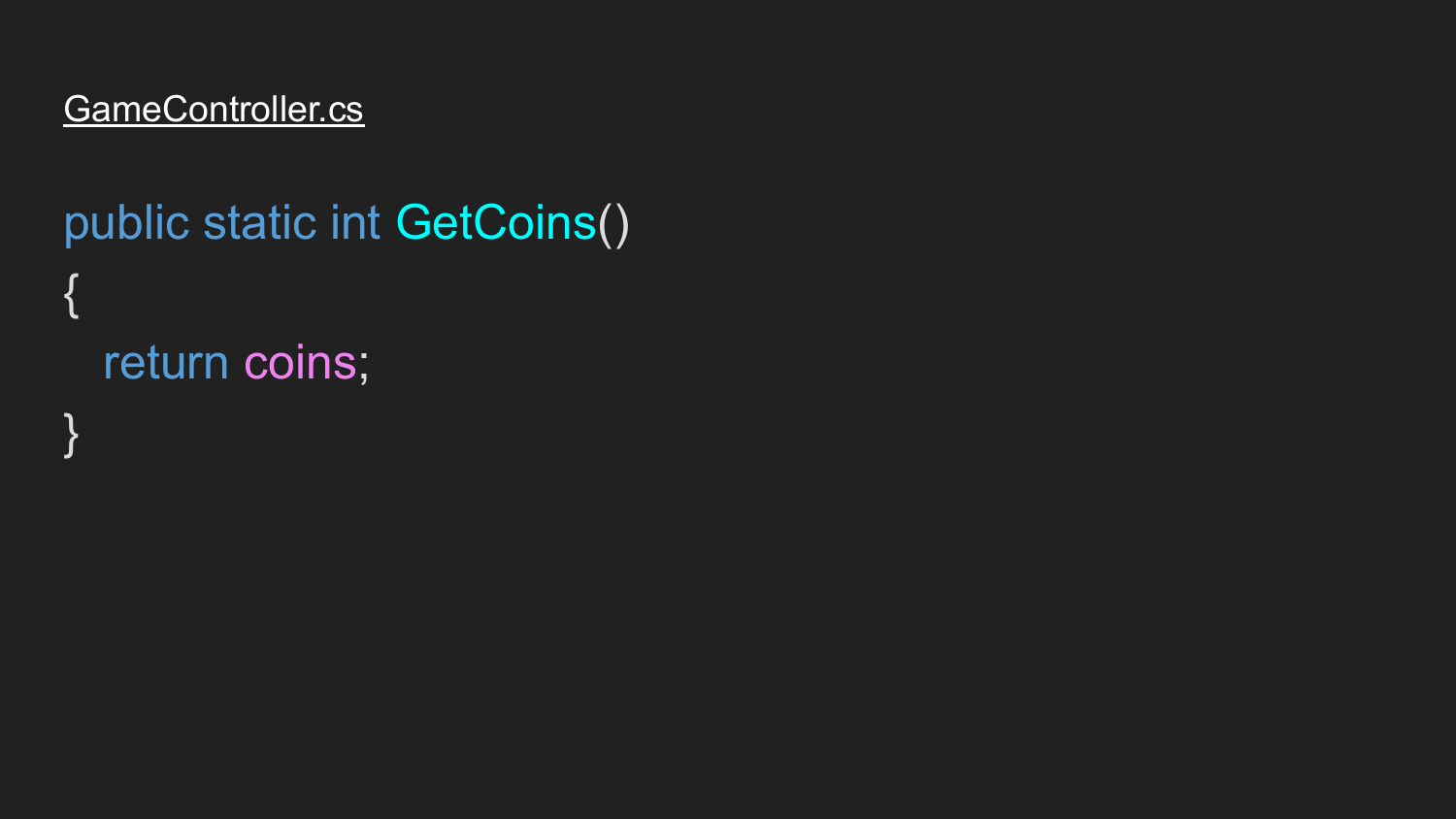#### Door.cs

}

}

```
private const int RequiredCoins = 2;
```

```
private void OnTriggerEnter(Collider other)
{
  if (other.gameObject == GameController.GetPlayer() && 
GameController.GetCoins() >= RequiredCoins)
 {
     Destroy(this.gameObject);
```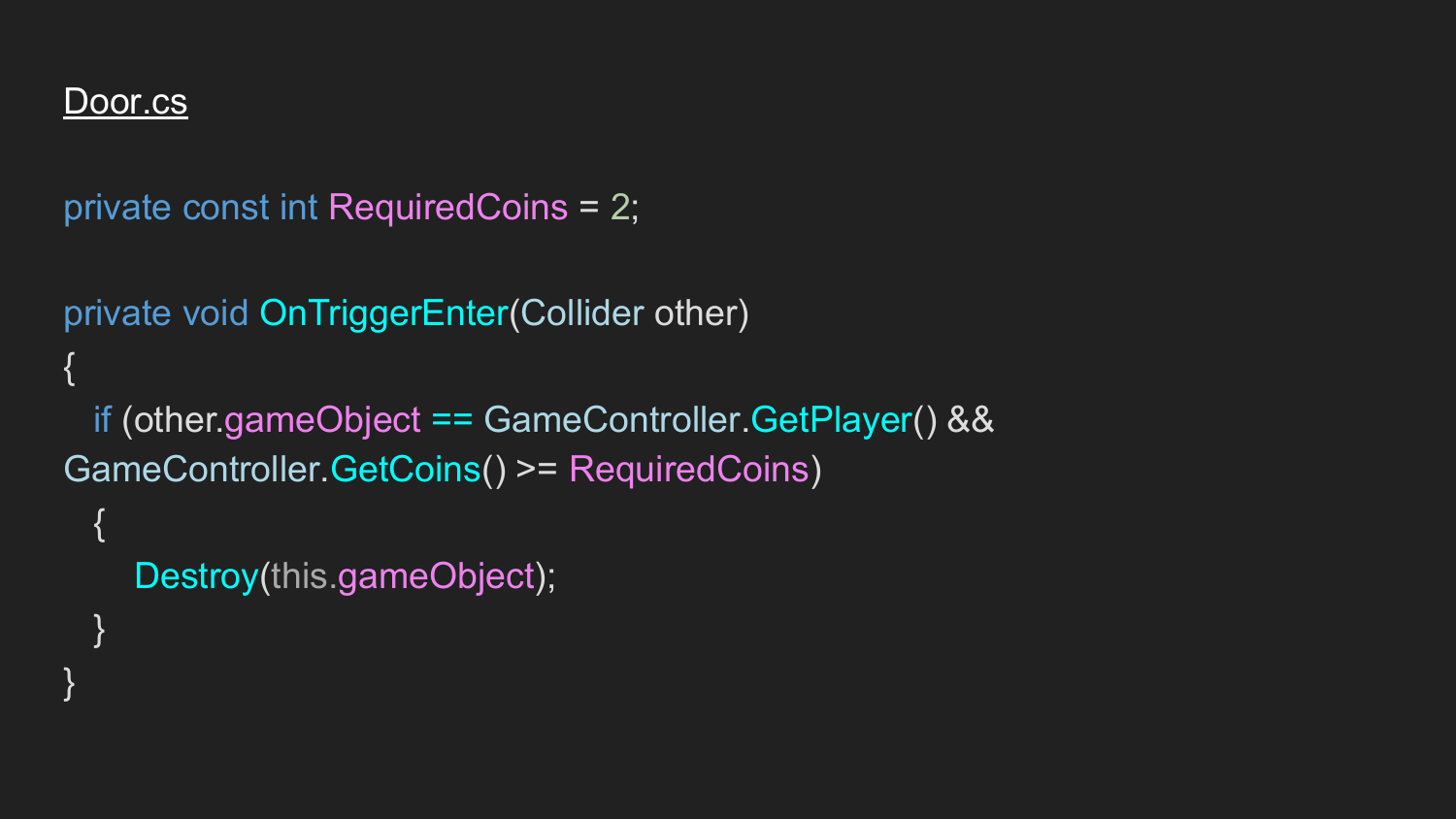# 4. Scene Switching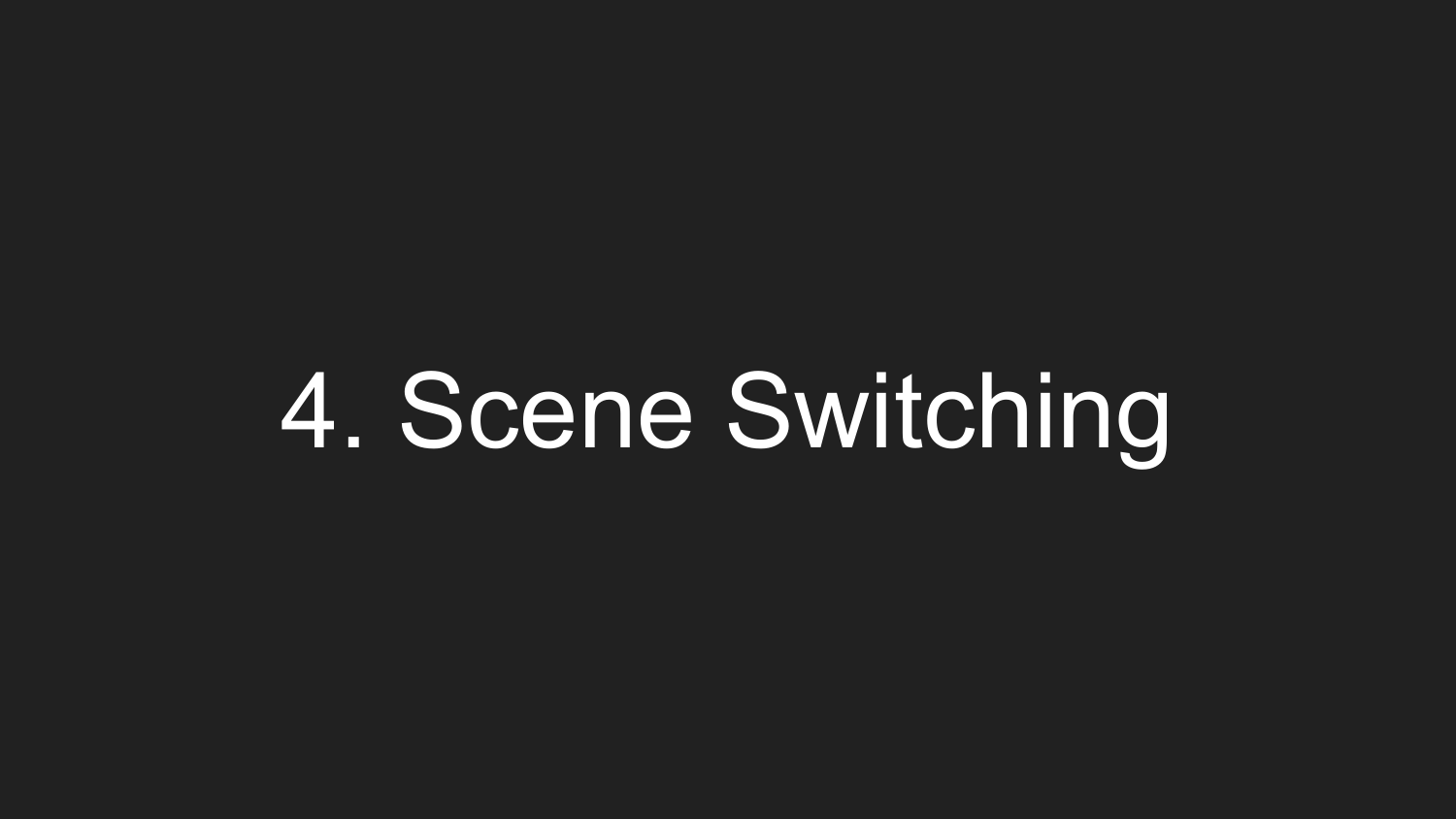#### GameController.cs

}

```
void Awake()
{
  instance = this;
  DontDestroyOnLoad(this.gameObject);
```
DontDestroyOnLoad prevents Unity from deleting that object when a scene is changed.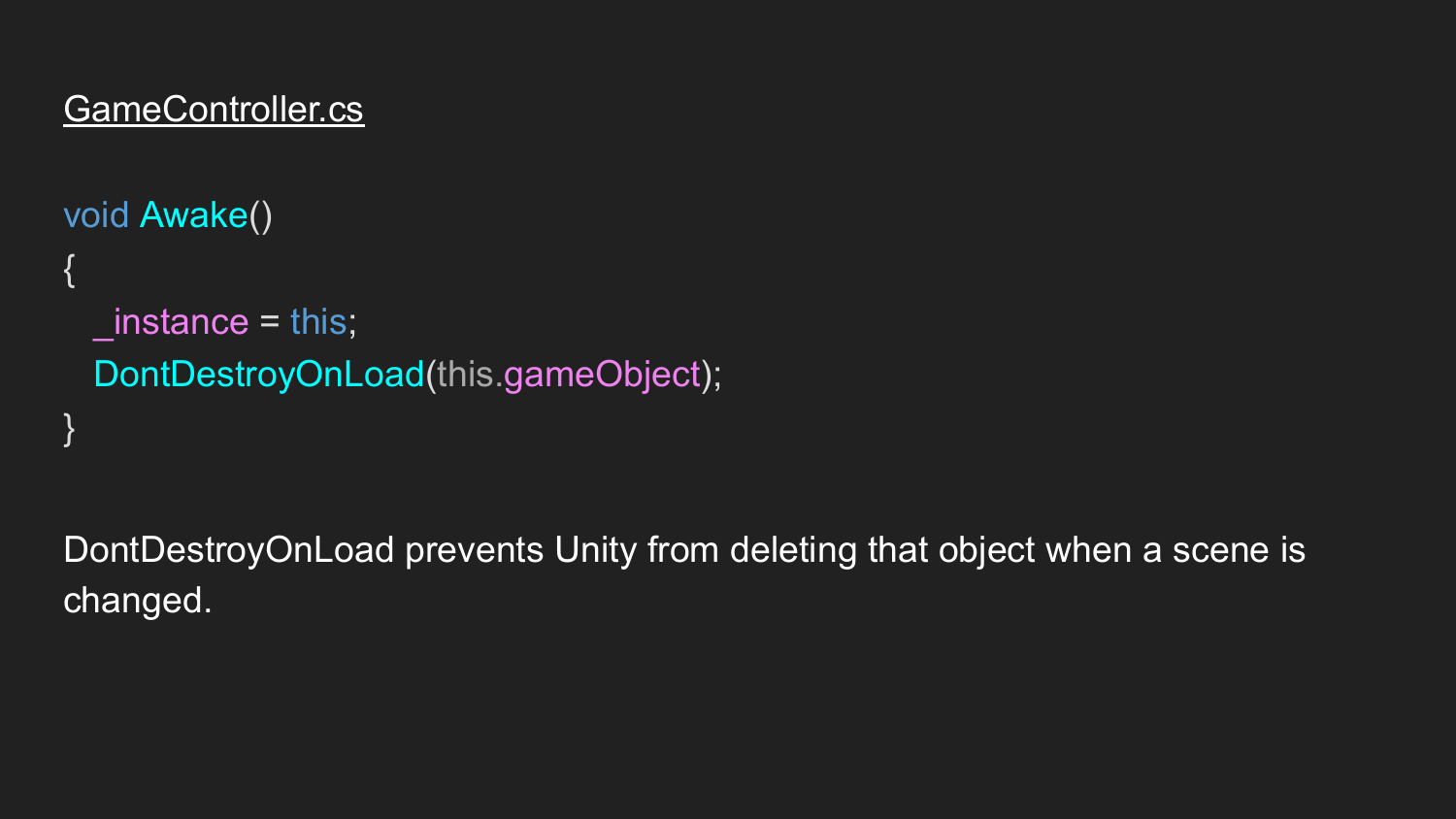#### Door.cs

{

 $\mathcal{R}$ 

}

}

```
private void OnTriggerEnter(Collider other)
```
 if (other.gameObject == GameController.GetPlayer() && GameController.GetCoins() >= RequiredCoins)

```
 // Destroy(this.gameObject);
 SceneManager.LoadScene("Scene2");
```
DontDestroyOnLoad prevents Unity from deleting that object when a scene is changed.